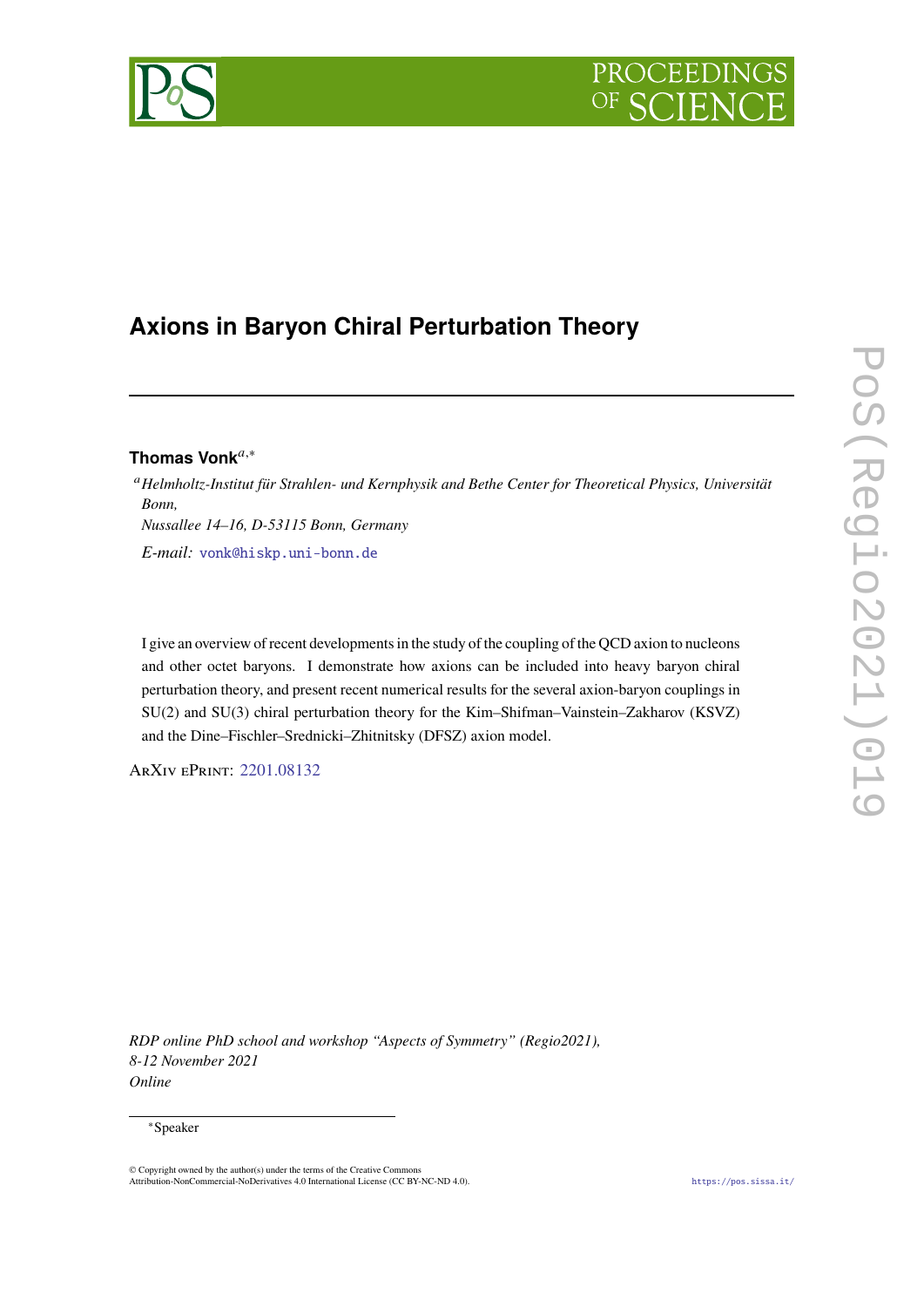#### **1. From the QCD**  $\theta$ **-vacuum to the QCD axion**

Soon after the discovery of the instanton solution of non-Abelian gauge field theories [\[1\]](#page-7-0), it became clear that the theory of the strong interaction, Quantum Chromodynamics (QCD), has a rich, complex vacuum structure [\[2,](#page-7-1) [3\]](#page-7-2). While this instanton solution was the starting point for the resolution of the U(1)<sub>A</sub> problem proposed by t'Hooft [\[4,](#page-7-3) [5\]](#page-7-4), it at the same time lead to a new, still unresolved issue in QCD: the strong CP-problem. QCD with the  $\theta$ -term is not CP-invariant as a non-vanishing  $\theta$  angle leads to a contribution to the neutron electric dipole moment (nEDM)  $\alpha \bar{\theta} = \theta + \text{Arg det } M$  [\[6\]](#page-7-5) and affects meson and nucleon masses, as well as nuclear interactions and stellar and Big Bang nucleosynthesis [\[7,](#page-7-6) [8\]](#page-8-0). However, theoretical estimations of the nEDM, which roughly vary between  $|d_n| \approx 10^{-16} \bar{\theta} e$  cm and  $|d_n| \approx 10^{-15} \bar{\theta} e$  cm [\[9,](#page-8-1) [10\]](#page-8-2), and recent measurements yielding  $|d_n^{\text{exp}}| < 1.8 \times 10^{-26} e \text{ cm } (90\% \text{ C.L.})$  [\[11\]](#page-8-3), imply that  $\bar{\theta} \le 10^{-11}$ . This is indeed a remarkable result and certainly in need of explanation: Why  $\bar{\theta}$  is such a small quantity, whereas in principle it might take on any value between  $[-\pi, \pi]$ ? It seems that there are at least no anthropic constraints that require  $\theta$  to be of  $O(10^{-11})$  [\[7,](#page-7-6) [12\]](#page-8-4), not even  $O(10^{-2})$  (though  $\bar{\theta}$  of  $O(1)$  has considerable impact on the universe [\[7\]](#page-7-6)). Other alternatives, such as a vanishing quark mass seem to be improbable (see, e.g. [\[13\]](#page-8-5), and references therein).

The Peccei–Quinn (PQ) mechanism [\[14,](#page-8-6) [15\]](#page-8-7) coming with a new global chiral symmetry, now often labeled  $U(1)_{PQ}$ , is another solution to the strong-CP problem that is vividly discussed up to the present day. One of the reasons is that the pseudoscalar Nambu–Goldstone boson resulting from the spontaneous PQ-symmetry breakdown, called the axion [\[16,](#page-8-8) [17\]](#page-8-9), became a reasonable dark matter candidate [\[18](#page-8-10)[–24\]](#page-8-11). This in particular applies to the canonical "invisible" axion models, the KSVZ axion model [\[25,](#page-8-12) [26\]](#page-9-0) and the DFSZ axion model [\[27,](#page-9-1) [28\]](#page-9-2), but also in general to any kind of axion-like particles (ALPs).

In QCD/QED, the traditional axions couple to gluons, quarks, and photons, which means that on a less fundamental level, axions also interact with mesons, nucleons, and other baryons. Here I discuss recent developments in the study of the axion-nucleon coupling [\[29](#page-9-3)[–33\]](#page-9-4) in SU(2) heavy baryon chiral perturbation theory (HBCHPT) and the general axion-baryon coupling in SU(3) HBCHPT as developed in Ref. [\[34,](#page-9-5) [35\]](#page-9-6). This is motivated from the fact that the axion-nucleon coupling plays a crucial role in determining the traditional axion window [\[18,](#page-8-10) [19,](#page-8-13) [36\]](#page-9-7)

$$
10^9 \,\text{GeV} \lesssim f_a \lesssim 10^{12} \,\text{GeV},\tag{1}
$$

where  $f_a$  is the axion decay constant, whose large value causes the axion's weak coupling to Standard Model particles, but also the smallness of its mass. The process predominantly considered in the literature in the context of the axion-nucleon coupling is nuclear bremsstrahlung in massive stellar objects (see the overviews [\[9,](#page-8-1) [37–](#page-9-8)[39\]](#page-9-9)), which requires a precise knowledge of the strength and structure of the axion-nucleon coupling. This is also true for axion-nucleon scattering

$$
aN \to \pi N \tag{2}
$$

which might be of some relevance in protosupernova cores, as has been proposed recently [\[40,](#page-9-10) [41\]](#page-9-11). Moreover, it has been suggested that there might be a considerable amount of hyperons existing in the cores of neutron stars (see, e.g., [\[42\]](#page-9-12) and references therein). Provided this is indeed the case, this would make it necessary to consider also the axion's coupling to baryons other than the proton and neutron when determining the axion's contribution to the cooling of neutron stars.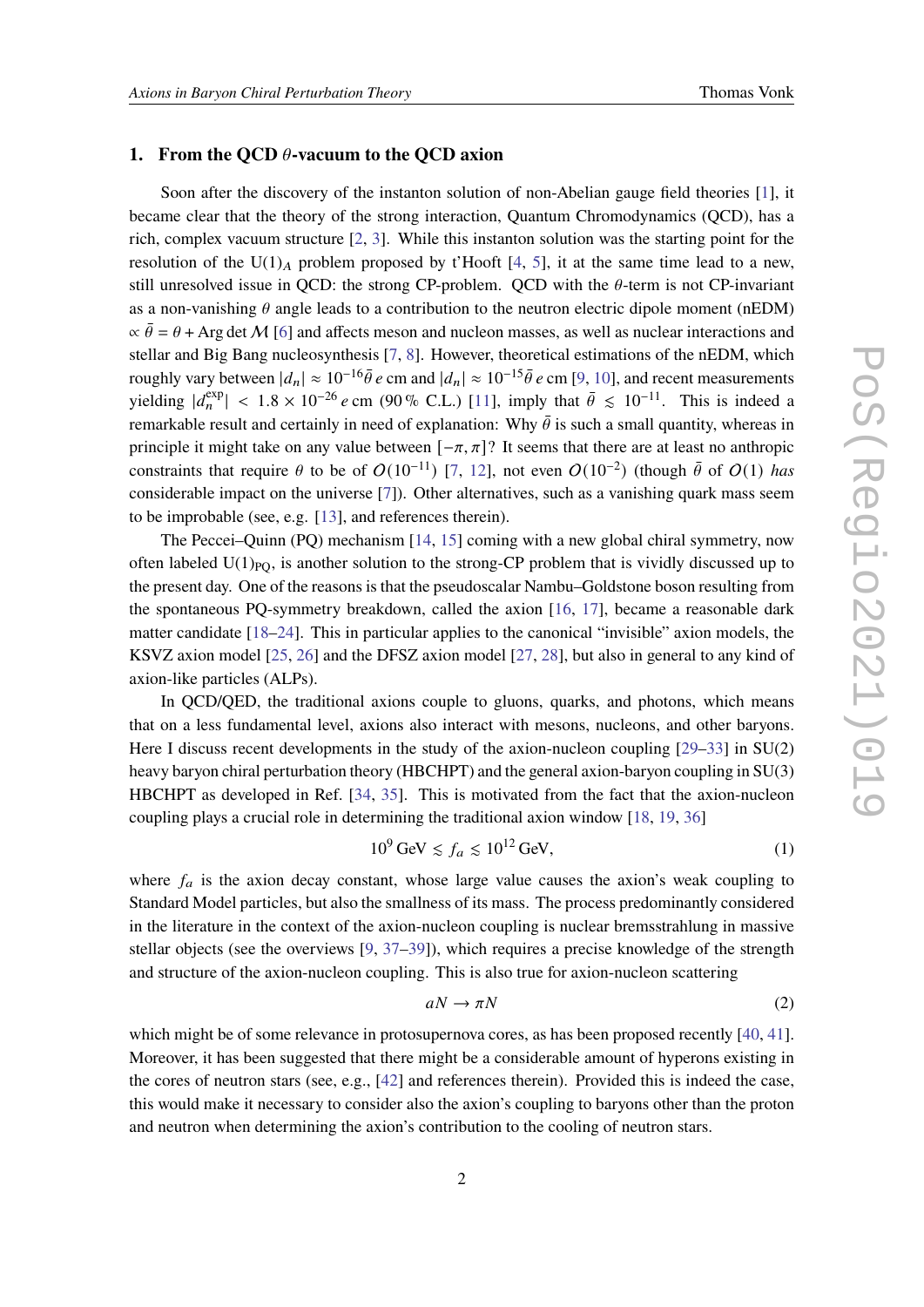#### **2. QCD with axions**

After a suitable chiral rotation, the axion-quark interaction part of the QCD Lagrangian below the PQ symmetry breaking scale can be written in matrix notation as

$$
\mathcal{L}_{aq} = -(\bar{q}_L \mathcal{M}_a q_R + \text{h.c.}) + \bar{q} \gamma^\mu \gamma_5 \frac{\partial_\mu a}{2f_a} \left( X_q - Q_a \right) q,\tag{3}
$$

where  $q = (u, d, s, c, b, t)^T$  collects the quark spinors, a is the axion field, and

<span id="page-2-0"></span>
$$
\mathcal{M}_a = \exp\left(i\frac{a}{f_a}Q_a\right)\mathcal{M}, \qquad Q_a = \frac{\mathcal{M}^{-1}}{\langle \mathcal{M}^{-1} \rangle} \approx \frac{1}{1+z+w} \operatorname{diag}\left(1, z, w, 0, 0, 0\right). \tag{4}
$$

Here,  $M = \text{diag}\{m_q\}$  is the 6 × 6 quark mass matrix, and  $z = m_u/m_d$  and  $w = m_u/m_s$  (this particular form of  $Q_a$  has been chosen in order to avoid a mixing between the axion and the neutral Nambu–Goldstone bosons of chiral symmetry breaking). Furthermore,  $X_q = \text{diag} \{X_q\}$  is the  $6 \times 6$ axion-quark coupling matrix. For the models under consideration, the KSVZ and the DFSZ, one has

$$
X_{q}^{\text{KSVZ}} = 0, \qquad X_{u,c,t}^{\text{DFSZ}} = \frac{1}{3}\sin^{2}\beta, \qquad X_{d,s,b}^{\text{DFSZ}} = \frac{1}{3}\cos^{2}\beta = \frac{1}{3} - X_{u,c,t}^{\text{DFSZ}},\tag{5}
$$

where  $\beta$  is related to the vacuum expectation values of the two Higgs doublets in the DFSZ model.

From this Lagrangian one has to determine the external fields  $a_{\mu}$  and  $a_{\mu}^{(s)}$  that enter chiral perturbation theory. In SU(2) this can be achieved by separating the 2-dimensional flavor subspace of the two lightest quarks from the rest and by decomposing the matrix  $(X_q - Q_q)$  into traceless parts and parts with non-vanishing trace, which results in

$$
\mathcal{L}_{aq} = -(\bar{q}_L \mathcal{M}_a q_R + \text{h.c.}) + \left(\bar{q}\gamma^\mu \gamma_5 \left(c_{u-d} \frac{\partial_\mu a}{2f_a} \tau_3 + c_{u+d} \frac{\partial_\mu a}{2f_a} \mathbb{1}\right) q\right)_{q=(u,d)^{\text{T}}} + \sum_{q=\{s,c,b,t\}} \left(\bar{q}\gamma^\mu \gamma_5 c_q \frac{\partial_\mu a}{2f_a} q\right)
$$
\n(6)

with  $\tau_3$  being the third Pauli matrix and

$$
c_{u\pm d} = \frac{1}{2} \left( X_u \pm X_d - \frac{1 \pm z}{1 + z + w} \right), \qquad c_s = X_s - \frac{w}{1 + z + w}, \qquad c_{c,b,t} = X_{c,b,t}.
$$
 (7)

Let  $c_i$ ,  $i = \{1, \ldots, 5\}$ , refer to the isoscalar couplings  $\{u + d, s, c, b, t\}$ , then one finds

<span id="page-2-1"></span>
$$
a_{\mu} = c_{u-d} \frac{\partial_{\mu} a}{\partial f_a} \tau_3, \quad a_{\mu,i}^{(s)} = c_i \frac{\partial_{\mu} a}{\partial f_a} \mathbb{1} \quad \text{in SU(2).}
$$
 (8)

In any of the following equations, a summation over repeated  $i$  is implied. Accordingly, the flavor subspace separation, this time with respect to the three lightest quarks, yields for the SU(3) case

$$
\mathcal{L}_{aq} = -(\bar{q}_L \mathcal{M}_a q_R + \text{h.c.}) + \left(\bar{q}\gamma^\mu \gamma_5 \frac{\partial_\mu a}{2f_a} \left(c^{(1)} \mathbb{1} + c^{(3)} \lambda_3 + c^{(8)} \lambda_8\right) q\right)_{q=(u,d,s)^T} + \sum_{q=\{c,b,t\}} \left(\bar{q}\gamma^\mu \gamma_5 \frac{\partial_\mu a}{2f_a} X_q q\right),
$$
\n(9)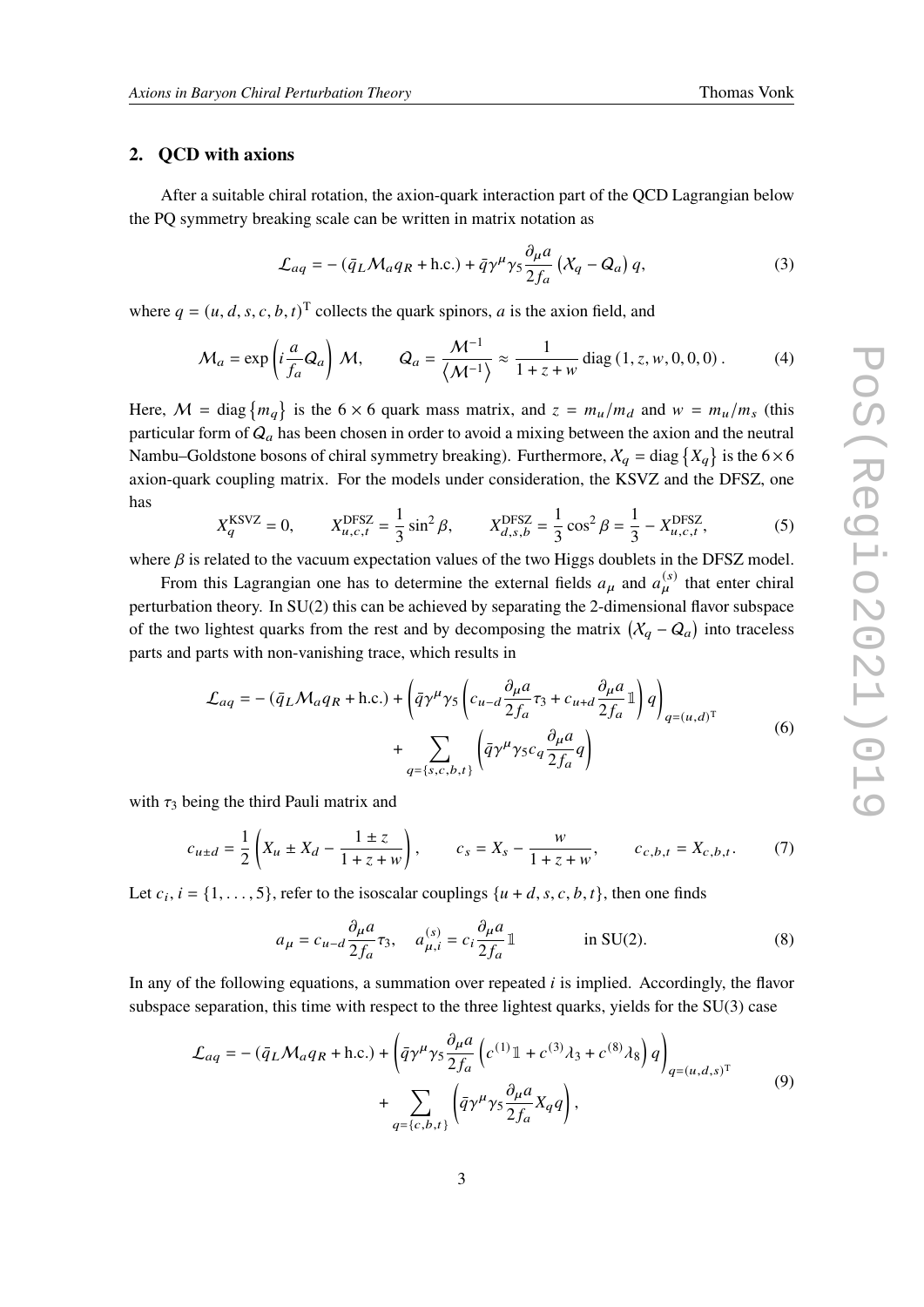where  $\lambda_3$  and  $\lambda_8$  are the third and eigth Gell-Mann matrices. Now

$$
c^{(1)} = \frac{1}{3} (X_u + X_d + X_s - 1), \qquad c^{(3)} = \frac{1}{2} \left( X_u - X_d - \frac{1 - z}{1 + z + w} \right),
$$
  

$$
c^{(8)} = \frac{1}{2\sqrt{3}} \left( X_u + X_d - 2X_s - \frac{1 + z - 2w}{1 + z + w} \right)
$$
 (10)

and

<span id="page-3-0"></span>
$$
a_{\mu} = \frac{\partial_{\mu} a}{2f_a} \left( c^{(3)} \lambda_3 + c^{(8)} \lambda_8 \right), \quad a_{\mu,i}^{(s)} = c_i \frac{\partial_{\mu} a}{2f_a} \mathbb{1} \quad \text{in SU(3),}
$$
 (11)

where this time  $c_i = \{c^{(1)}, c_c, c_b, c_t\}.$ 

#### **3. Heavy baryon chiral perturbation theory with axions**

#### **3.1 Basic definitions**

The baryon fields  $B$  and meson fields  $\Phi$  are collected in

$$
B = N = \begin{pmatrix} p \\ n \end{pmatrix}, \qquad \Phi = \begin{pmatrix} \pi^0 & \sqrt{2}\pi^+ \\ \sqrt{2}\pi^- & -\pi^0 \end{pmatrix}
$$
 (12)

in the case of SU(2) HBCHPT, whereas

$$
B = \begin{pmatrix} \frac{1}{\sqrt{2}} \Sigma_3 + \frac{1}{\sqrt{6}} \Lambda_8 & \Sigma^+ & p \\ \Sigma^- & -\frac{1}{\sqrt{2}} \Sigma_3 + \frac{1}{\sqrt{6}} \Lambda_8 & n \\ \Xi^- & \Xi^0 & -\frac{2}{\sqrt{6}} \Lambda_8 \end{pmatrix}, \Phi = \begin{pmatrix} \pi_3 + \frac{1}{\sqrt{3}} \eta_8 & \sqrt{2} \pi^+ & \sqrt{2} K^+ \\ \sqrt{2} \pi^- & -\pi_3 + \frac{1}{\sqrt{3}} \eta_8 & \sqrt{2} K^0 \\ \sqrt{2} K^- & \sqrt{2} K^0 & -\frac{2}{\sqrt{3}} \eta_8 \end{pmatrix}
$$
(13)

in  $SU(3)$ , where in any case  $\Phi$  appears in the unitary matrix

$$
u = \sqrt{U} = \exp\left(i\frac{\Phi}{2F_p}\right). \tag{14}
$$

Note that the physical  $\Sigma^0$ ,  $\Lambda$ ,  $\pi^0$ , and  $\eta$  are mixed states parameterized by the mixing angle  $\epsilon$ constrained from the relation

$$
\tan 2\epsilon = \frac{\langle \lambda_3 M_q \rangle}{\langle \lambda_8 M_q \rangle} \,. \tag{15}
$$

Here, the heavy baryon limit is applied meaning that  $\mathcal{L}_{\Phi B}$  contains an expansion in the inverse baryon mass  $m_B$  ( = nucleon mass in the SU(2) case). Furthermore, any Dirac bilinear is entirely expressed by means of the baryon four-velocity  $v_{\mu}$  and the spin operator  $S_{\mu} = \frac{i}{2}$  $\frac{i}{2}\gamma_5\sigma_{\mu\nu}v^{\nu}$ . This means that the fields  $B$  are actually velocity dependent fields, which more correctly would be denoted  $B_{\nu}$ .

The axion enters HBCHPT in the following basic building blocks:

$$
u_{\mu} = i \left[ u^{\dagger} \partial_{\mu} u - u \partial_{\mu} u^{\dagger} - i u^{\dagger} a_{\mu} u - i u a_{\mu} u^{\dagger} \right], \qquad u_{\mu, i} = 2 a_{\mu, i}^{(s)},
$$
  
\n
$$
\Gamma_{\mu} = \frac{1}{2} \left[ u^{\dagger} \partial_{\mu} u + u \partial_{\mu} u^{\dagger} - i u^{\dagger} a_{\mu} u + i u a_{\mu} u^{\dagger} \right],
$$
  
\n
$$
\chi_{\pm} = u^{\dagger} \chi u^{\dagger} \pm u \chi^{\dagger} u, \qquad \text{with } \chi = 2B_0 \mathcal{M}_a.
$$
\n(16)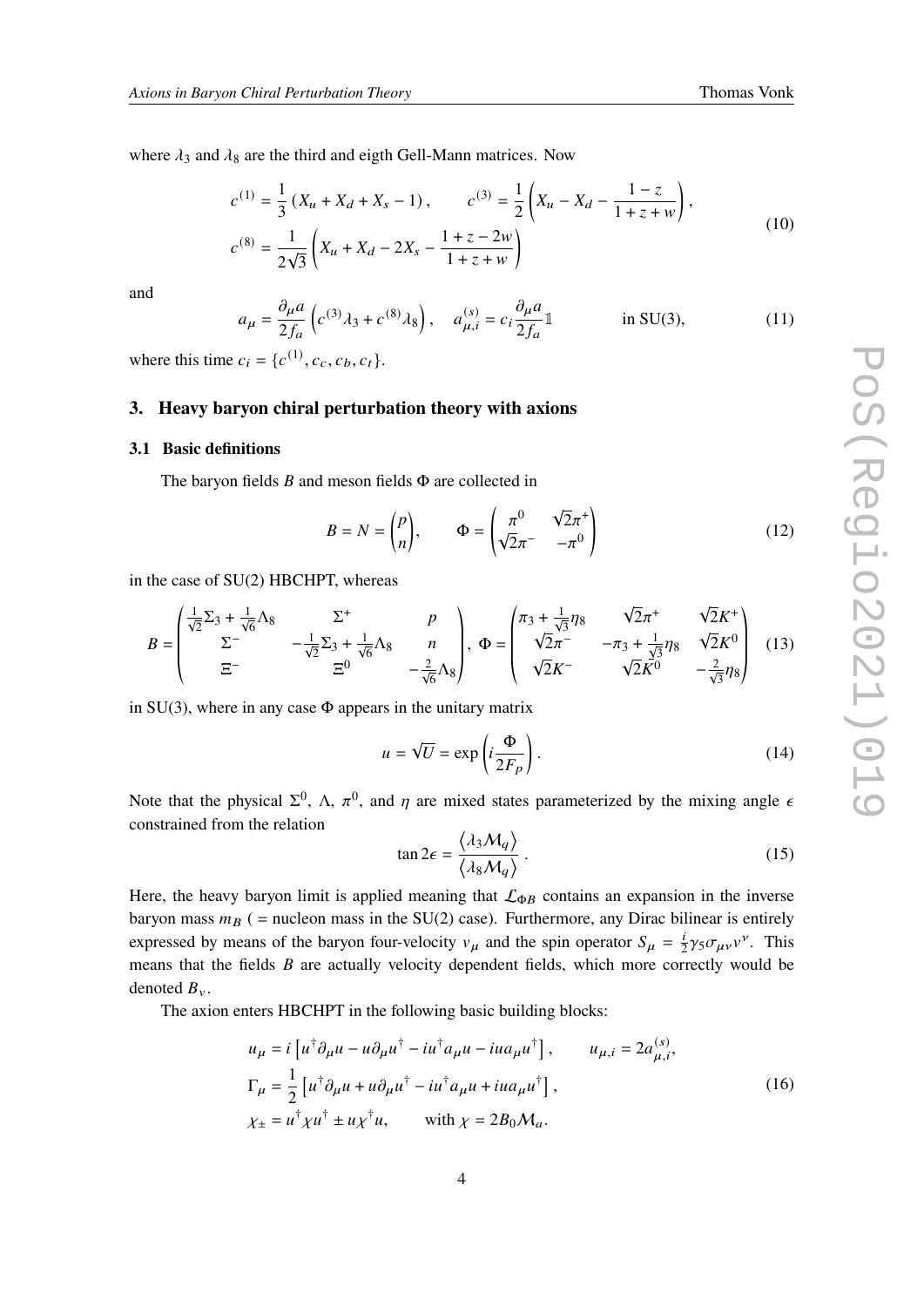These objects are  $2\times 2$  matrices in the SU(2) case and  $3\times 3$  matrices in SU(3). The chiral connection is needed for the chiral covariant derivative

$$
\mathcal{D}_{\mu}N = \partial_{\mu}N + \Gamma_{\mu}N \qquad \text{in SU(2),} \tag{17}
$$

$$
[\mathcal{D}_{\mu}, B] = \partial_{\mu} B + [\Gamma_{\mu}, B] \qquad \text{in SU(3).} \tag{18}
$$

#### **3.2 General form of the axion-baryon coupling**

As chiral Lagrangians are organized with respect to chiral orders

$$
\mathcal{L}_{\Phi B} = \mathcal{L}_{\Phi B}^{(1)} + \mathcal{L}_{\Phi B}^{(2)} + \mathcal{L}_{\Phi B}^{(3)} + \dots + \mathcal{L}_{\Phi}^{(2)} + \mathcal{L}_{\Phi}^{(4)} + \dots
$$
 (19)

it is clear from Eqs.  $(4)$ ,  $(8)$ , and  $(11)$  that any axion-baryon coupling can be organized in terms of inverse powers of the expectedly large parameter  $f_a$ , because

$$
a_{\mu}, a_{\mu,i}^{(s)} = O(1/f_a), \qquad \mathcal{M}_a = \exp\left(i\frac{a}{f_a}Q_a\right) \mathcal{M}_q = \mathcal{M}_q + i\frac{a}{f_a}\frac{1}{\langle M_q^{-1}\rangle} + O(1/f_a^2).
$$
 (20)

certainly only leading terms  $\propto 1/f_a$  can contribute significantly, so the general axion-baryon coupling can be expressed as

$$
\sum_{B_B}^{B_A} a = G_{aAB} (S \cdot q), \quad \text{with } G_{aAB} = -\frac{1}{f_a} g_{aAB} + O\left(\frac{1}{f_a^2}\right), \tag{21}
$$

where A, B refer either to p or  $n$  (in SU(2)), or to the SU(3) indices of the octet baryons in the physical basis. Finally,  $g_{aAB}$  contains an expansion in chiral power counting

$$
g_{aAB} = g_{aAB}^{(1)} + g_{aAB}^{(2)} + g_{aAB}^{(3)} + \cdots
$$
 (22)  
LO,tree NLO,1/m<sub>B</sub> NNLO,1/m<sub>B</sub><sup>2</sup>, one-loop

#### **3.3 The case of SU(2) HBCHPT**

The relevant pieces of the SU(2) HBCHPT Lagrangian up to next-to-next-to-leading order are

$$
\mathcal{L}_{\pi N} = \bar{N} \Biggl\{ i (v \cdot \mathcal{D}) + g_A (S \cdot u) + g_0^i (S \cdot u_i) + \mathcal{L}_{1/m_N} + \mathcal{L}_{1/m_N^2} \n+ d_{16}(\lambda) (S \cdot u) \langle \chi_+ \rangle + d_{16}^i(\lambda) (S \cdot u_i) \langle \chi_+ \rangle + d_{17} S^{\mu} \langle u_{\mu} \chi_+ \rangle + id_{18} S^{\mu} [\mathcal{D}_{\mu}, \chi_-] \n+ id_{19} S^{\mu} [\mathcal{D}_{\mu}, \langle \chi_- \rangle] + \tilde{d}_{25}(\lambda) \Biggl( v \cdot \tilde{\mathcal{D}} \Biggr) (S \cdot u) (v \cdot \mathcal{D}) + \tilde{d}_{25}^i(\lambda) \Biggl( v \cdot \tilde{\mathcal{D}} \Biggr) (S \cdot u_i) (v \cdot \mathcal{D}) \n+ \tilde{d}_{29}(\lambda) (S^{\mu} [ (v \cdot \mathcal{D}), u_{\mu} ] (v \cdot \mathcal{D}) + \text{h.c.}) + \tilde{d}_{29}^i(\lambda) (S^{\mu} [ (v \cdot \mathcal{D}), u_{\mu, i} ] (v \cdot \mathcal{D}) + \text{h.c.}) \Biggr\} N,
$$
\n(23)

where  $\mathcal{L}_{1/m_N}$  and  $\mathcal{L}_{1/m_N^2}$  are the terms of the  $1/m_N$  expansion,  $g_A$  and the  $g_0^i$  $i<sub>0</sub>$ 's are the axial isovector and isoscalar coupling constants, and the  $d_i^{(i)}$  and  $\tilde{d}_i^{(i)}$  are low-energy constants, from which some depend on the scale  $\lambda$  and are needed for the renormalization of the one-pion loop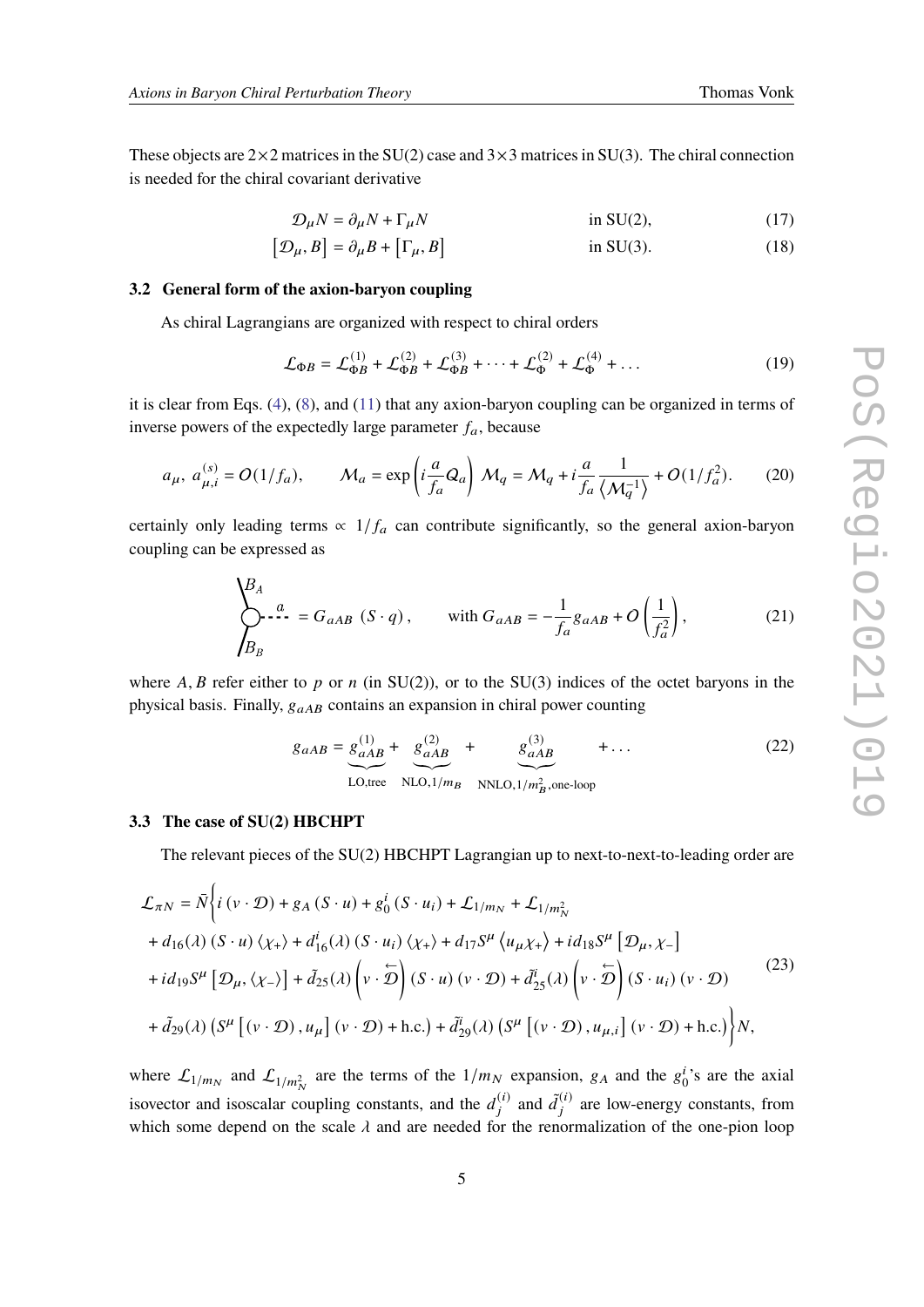

<span id="page-5-0"></span>

**Figure 1:** Loop contributions to the axion-baryon coupling. In SU(2),  $B_A$  and  $B_B$  are either proton or neutron, while in SU(3)  $A$ ,  $B$  and  $C$  are SU(3) indices in the physical basis for baryons and mesons.

contributions shown in Fig. [1.](#page-5-0) The full renormalized NNLO result for the axion-nucleon coupling is (here given in nucleon rest frame, i.e.  $v = (1, 0, 0, 0)^T$  and  $q_0 = (v \cdot q) \ll m_N$ )

$$
g_{aNN} = g_a \left( 1 + \frac{q_0}{2m_N} + \frac{q_0^2}{4m_N^2} \right) + \frac{\hat{g}_a}{6} \left( \frac{g_A M_\pi}{4\pi F_\pi} \right)^2
$$
  
 
$$
\times \left[ -1 + \left( \frac{q_0}{M_\pi} \right)^2 + \frac{2}{q_0 M_\pi^2} \left( \frac{\pi M_\pi^3}{2} - \left( M_\pi^2 - q_0^2 \right)^{\frac{3}{2}} \arccos \frac{q_0}{M_\pi} \right) \right]
$$
  
 
$$
+ 4M_\pi^2 \left[ \left( \bar{d}_{16} \tau_3 + d_{17} \frac{m_u - m_d}{m_u + m_d} \right) c_{u-d} + \bar{d}_{16}^i c_i - (d_{18} + 2d_{19}) \frac{m_u m_d}{(m_u + m_d)^2} \right],
$$
 (24)

where the first term is the leading order result with the first two terms of the  $1/m_N$  expansion. The  $\bar{d}_i^{(i)}$  denote the renormalized and scale independent low-energy constants, and

$$
g_a = g_A c_{u-d} \tau_3 + g_0^i c_i \mathbb{1}, \quad \hat{g}_a = -g_A c_{u-d} \tau_3 + 3g_0^i c_i \mathbb{1} \ . \tag{25}
$$

The couplings  $g_A$  and the  $g_f^i$  $\frac{1}{0}$ 's can be matched to the nucleon matrix elements, i. e.

$$
g_A = \Delta u - \Delta d, \qquad g_0^{u+d} = \Delta u + \Delta d, \qquad g_0^q = \Delta q \text{ , for } q = s, c, b, t
$$
 (26)

where  $s^{\mu}\Delta q = \langle p|\bar{q}\gamma^{\mu}\gamma_5 q|p\rangle$ , with  $s^{\mu}$  the spin of the proton. The leading order results for the axion-proton and axion-neutron couplings then can be written as

<span id="page-5-1"></span>
$$
g_{app}^{(1)} = -\frac{\Delta u + z\Delta d + w\Delta s}{1 + z + w} + \Delta u X_u + \Delta d X_d + \sum_{q=\{s,c,b,t\}} \Delta q X_q
$$
  

$$
g_{ann}^{(1)} = -\frac{z\Delta u + \Delta d + w\Delta s}{1 + z + w} + \Delta d X_u + \Delta u X_d + \sum_{q=\{s,c,b,t\}} \Delta q X_q
$$
 (27)

The numerical results are discussed below when it comes to the SU(3) results.

#### **3.4 The case of SU(3) HBCHPT**

In principle, a complete  $O(p^3)$  description of the axion-baryon coupling would also include terms from the  $1/m_B$  expansion, the NNLO Lagrangian and the topologically same diagrams as in Fig. [1.](#page-5-0) Here, I restrict the discussion to the leading order calculation based on the Lagrangian (see Ref. [\[35\]](#page-9-6) for more details)

$$
\mathcal{L}_{\Phi B}^{(1)} = \left\langle i \bar{B} \nu^{\mu} \left[ \mathcal{D}_{\mu}, B \right] \right\rangle + D \left\langle \bar{B} S^{\mu} \left\{ u_{\mu}, B \right\} \right\rangle + F \left\langle \bar{B} S^{\mu} \left[ u_{\mu}, B \right] \right\rangle + D^{i} \left\langle \bar{B} S^{\mu} u_{\mu, i} B \right\rangle, \tag{28}
$$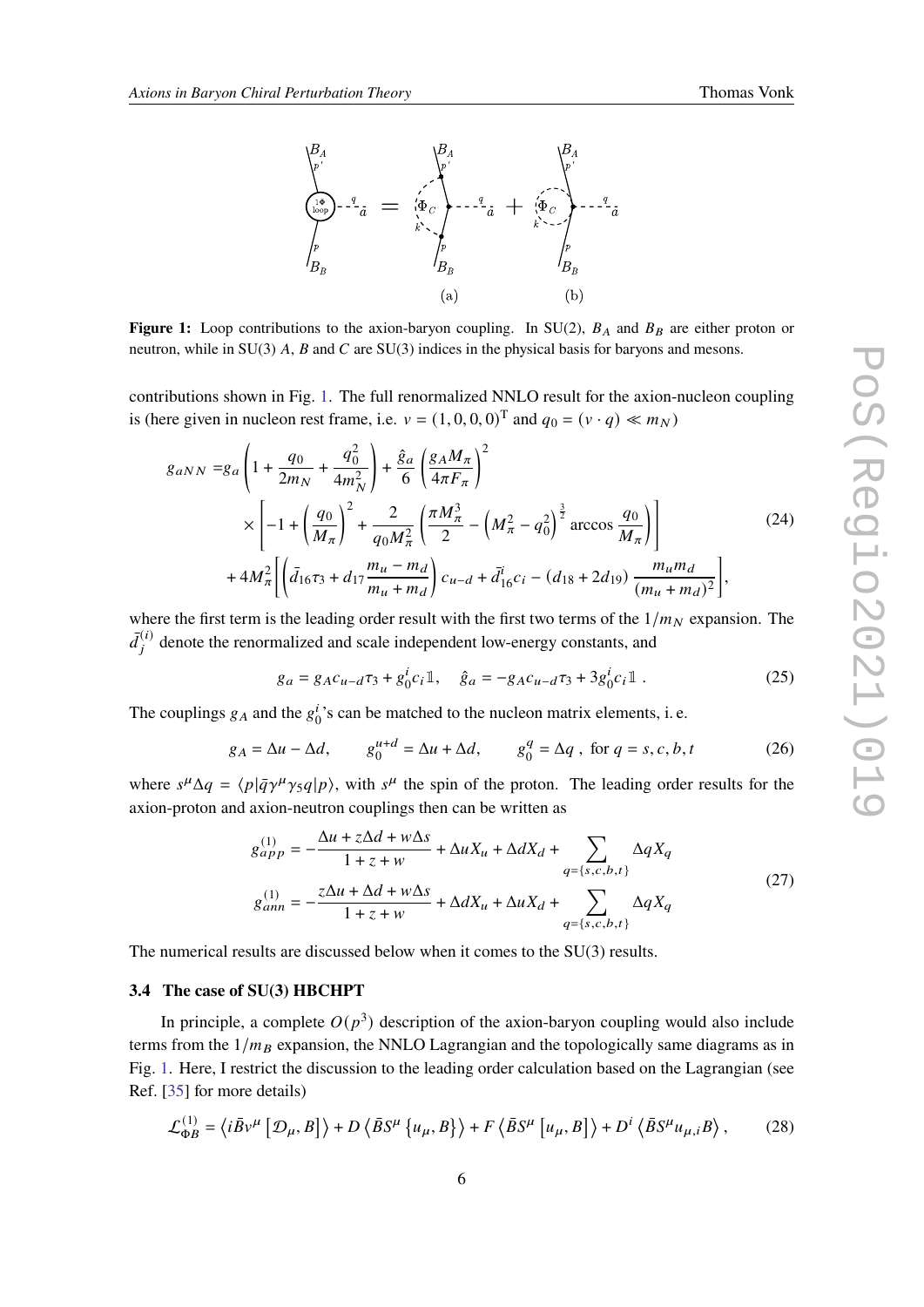which as in the SU(2) case comes with axial isovector  $(F, D)$  and isoscalar couplings  $(D<sup>i</sup>)$ . The leading order coupling of an axion to any baryon in the physical basis can be written as

$$
g_{aAB}^{(1)} = \frac{1}{2} \Big\{ D \left( c^{(3)} \left\langle \tilde{\lambda}_A^{\dagger} \{ \lambda_3, \tilde{\lambda}_B \} \right\rangle + c^{(8)} \left\langle \tilde{\lambda}_A^{\dagger} \{ \lambda_8, \tilde{\lambda}_B \} \right\rangle \right) + F \left( c^{(3)} \left\langle \tilde{\lambda}_A^{\dagger} \{ \lambda_3, \tilde{\lambda}_B \} \right\rangle + c^{(8)} \left\langle \tilde{\lambda}_A^{\dagger} \{ \lambda_8, \tilde{\lambda}_B \} \right\rangle \right) + 2c_i D^i \delta_{AB} \Big\},
$$
(29)

where  $\tilde{\lambda}_A$  are a set of traceless, non-Hermitian matrices, which are the generators of the physical basis. The coupling constants F, D, and  $D^i$  are again matched to the nucleon matrix elements

$$
(D+F) = g_A = \Delta u - \Delta d, \qquad -(D-3F) = \Delta u + \Delta d - 2\Delta s, \qquad (30)
$$

$$
D^1 = \Delta u + \Delta d + \Delta s, \qquad D^q = \Delta q, \qquad \text{for } q = c, b, t
$$

With this matching one exactly reproduces Eq. [\(27\)](#page-5-1) for the axion-proton and axion-neutron coupling, which means that at leading order the SU(2) and SU(3) results for these couplings are identical. Inserting [\[43\]](#page-9-13)

$$
\Delta u = 0.847(50) \qquad \Delta d = -0.407(34) \qquad \Delta s = -0.035(13)
$$
  

$$
z = 0.485(19) \qquad w = 0.025(1)
$$
 (31)

one gets the numerical results

(1)

$$
g_{a\Sigma^{+}\Sigma^{+}}^{(1)} = -0.543(34) + 0.847(50)X_{u} - 0.035(13)X_{d} - 0.407(34)X_{s}
$$
  
\n
$$
g_{a\Sigma^{-}\Sigma^{-}}^{(1)} = -0.242(21) - 0.035(13)X_{u} + 0.847(50)X_{d} - 0.407(34)X_{s}
$$
  
\n
$$
g_{a\Sigma^{0}\Sigma^{0}}^{(1)} = -0.396(25) + 0.417(25)X_{u} + 0.395(25)X_{d} - 0.407(35)X_{s}
$$
  
\n
$$
g_{app}^{(1)} = -0.430(36) + 0.847(50)X_{u} - 0.407(34)X_{d} - 0.035(13)X_{s}
$$
  
\n
$$
g_{a\Sigma^{-}=}^{(1)} = 0.140(15) - 0.035(13)X_{u} - 0.407(34)X_{d} + 0.847(50)X_{s}
$$
  
\n
$$
g_{amn}^{(1)} = -0.002(30) - 0.407(34)X_{u} + 0.847(50)X_{d} - 0.035(13)X_{s}
$$
  
\n
$$
g_{a\Sigma^{0}\Sigma^{0}}^{(1)} = 0.267(23) - 0.407(34)X_{u} - 0.035(13)X_{d} + 0.847(50)X_{s}
$$
  
\n
$$
g_{a\Lambda\Lambda}^{(1)} = 0.126(25) - 0.147(25)X_{u} - 0.125(25)X_{d} + 0.677(35)X_{s}
$$
  
\n
$$
g_{a\Sigma^{0}\Lambda}^{(1)} = -0.153(10) + 0.463(25)X_{u} - 0.476(25)X_{d} + 0.013(1)X_{s}
$$

with the model dependent axion-quark couplings  $X_q$ . In particular, the constant first terms in each expression represent the KSVZ axion-baryon couplings (where  $X_q = 0$ ), while for the DFSZ one finds

$$
g_{a\Sigma^{+}\Sigma^{+}}^{(1),\text{DFSZ}} = -0.690(36) + 0.430(21) \sin^{2} \beta , g_{a\Sigma^{-}\Sigma^{-}}^{(1),\text{DFSZ}} = -0.095(29) - 0.158(21) \sin^{2} \beta g_{a\Sigma^{0}\Sigma^{0}}^{(1),\text{DFSZ}} = -0.400(29) + 0.143(12) \sin^{2} \beta , g_{app}^{(1),\text{DFSZ}} = -0.577(38) + 0.430(21) \sin^{2} \beta g_{a\Sigma^{0}\Sigma^{0}}^{(1),\text{DFSZ}} = 0.287(25) - 0.158(21) \sin^{2} \beta , g_{ann}^{(1),\text{DFSZ}} = 0.269(34) - 0.406(21) \sin^{2} \beta (33) g_{a\Sigma^{0}\Sigma^{0}}^{(1),\text{DFSZ}} = 0.531(29) - 0.406(21) \sin^{2} \beta , g_{a\Lambda\Lambda}^{(1),\text{DFSZ}} = 0.310(29) - 0.233(12) \sin^{2} \beta g_{a\Sigma^{0}\Lambda}^{(1),\text{DFSZ}} = -0.308(13) + 0.309(16) \sin^{2} \beta .
$$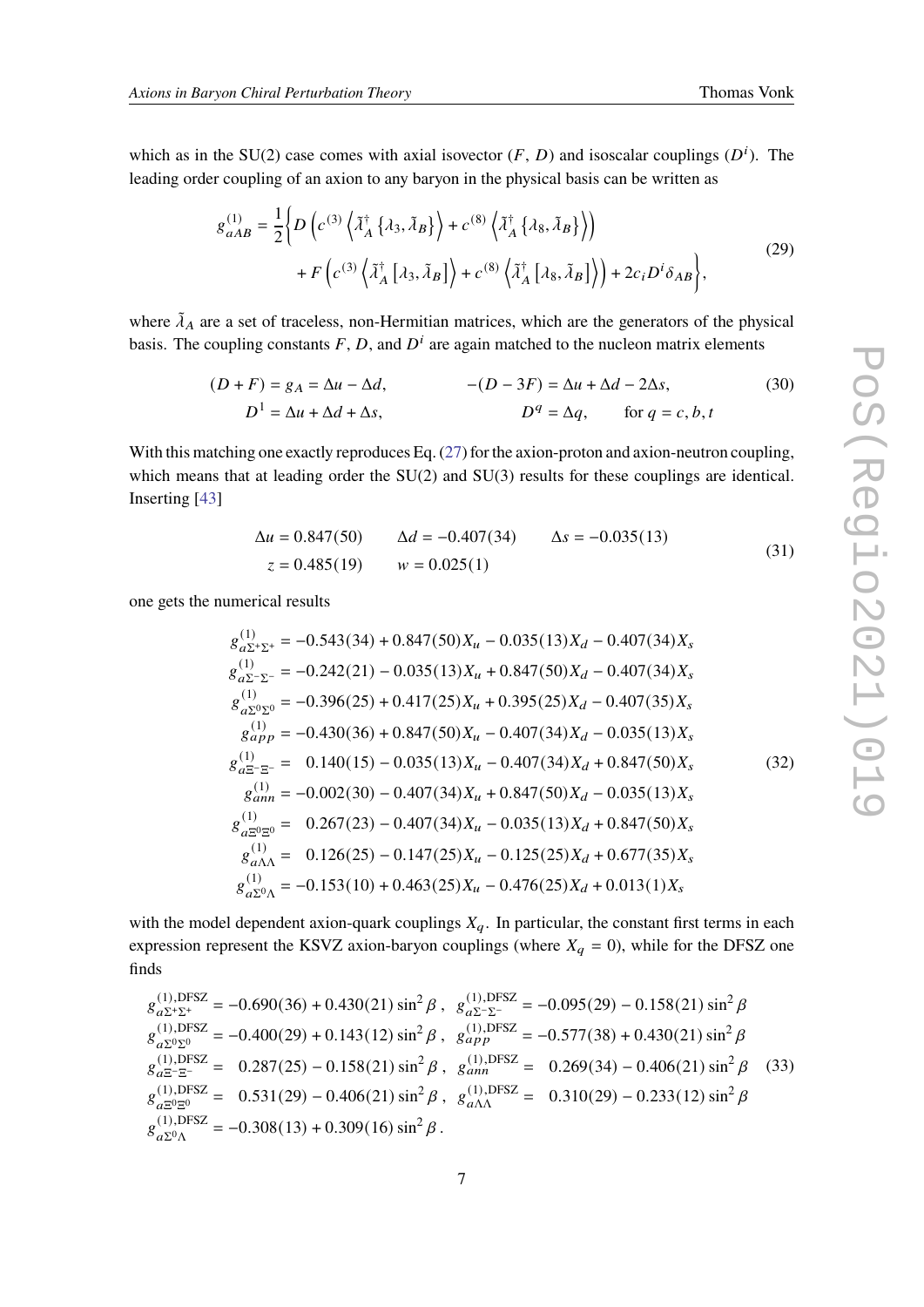#### **4. Conclusion**

The numerical results at the end of the last section have some notable consequences. First, the coupling of the axion to the neutron can vanish (or might at least be strongly suppressed) in both models (in the DFSZ at  $\sin^2 \beta \approx 2/3$ ), whereas the axion-proton coupling is non-vanishing in any case. Second, the coupling to hyperons are of similar strength as to nucleons, which suggests that it might be advisable to include interactions of axions with these particles also in studies dedicated to neutron star cooling due to axion bremsstrahlung.

In this brief review, I have only shown the  $O(p^3)$  results including one-pion loops for the SU(2) case, while one-meson loops have also been studied for the SU(3) case (see Ref. [\[35\]](#page-9-6)). However, the numerical results for these cases suffer from the fact that many of the involved low energy constants (especially but not exclusively the isoscalar ones) are entirely unknown. Future work might fill this gap, which would make a more precise determination of the axion-baryon couplings possible.

#### **Acknowledgments**

I thank Ulf-G. Meißner and Feng-Kun Guo for the great collaboration this contribution is based on. Moreover, I thank the organizers of the RDP Online Workshop "Aspects of Symmetry", especially Akaki Rusetsky and Mirian Tabidze, for the opportunity to present these research results. This work is supported in part by the Deutsche Forschungsgemeinschaft (DFG) and the National Natural Science Foundation of China (NSFC) through the funds provided to the Sino-German Collaborative Research Center "Symmetries and the Emergence of Structure in QCD" (NSFC Grant No. 12070131001, DFG Project-ID 196253076 – TRR 110).

### **References**

- <span id="page-7-0"></span>[1] A.A. Belavin, A.M. Polyakov, A.S. Schwartz and Y.S. Tyupkin, *Pseudoparticle Solutions of the Yang-Mills Equations*, *[Phys. Lett. B](https://doi.org/10.1016/0370-2693(75)90163-X)* **59** (1975) 85.
- <span id="page-7-1"></span>[2] C.G. Callan, Jr., R.F. Dashen and D.J. Gross, *The Structure of the Gauge Theory Vacuum*, *[Phys. Lett. B](https://doi.org/10.1016/0370-2693(76)90277-X)* **63** (1976) 334.
- <span id="page-7-2"></span>[3] C.G. Callan, Jr., R.F. Dashen and D.J. Gross, *Toward a Theory of the Strong Interactions*, *[Phys. Rev. D](https://doi.org/10.1103/PhysRevD.17.2717)* **17** (1978) 2717.
- <span id="page-7-3"></span>[4] G. 't Hooft, *Symmetry Breaking Through Bell-Jackiw Anomalies*, *[Phys. Rev. Lett.](https://doi.org/10.1103/PhysRevLett.37.8)* **37** (1976) [8.](https://doi.org/10.1103/PhysRevLett.37.8)
- <span id="page-7-4"></span>[5] G. 't Hooft, *Computation of the Quantum Effects Due to a Four-Dimensional Pseudoparticle*, *[Phys. Rev. D](https://doi.org/10.1103/PhysRevD.14.3432)* **14** (1976) 3432.
- <span id="page-7-5"></span>[6] V. Baluni, *CP Violating Effects in QCD*, *[Phys. Rev. D](https://doi.org/10.1103/PhysRevD.19.2227)* **19** (1979) 2227.
- <span id="page-7-6"></span>[7] D. Lee, U.-G. Meißner, K.A. Olive, M. Shifman and T. Vonk, *-dependence of light nuclei and nucleosynthesis*, *[Phys. Rev. Res.](https://doi.org/10.1103/PhysRevResearch.2.033392)* **2** (2020) 033392 [[2006.12321](https://arxiv.org/abs/2006.12321)].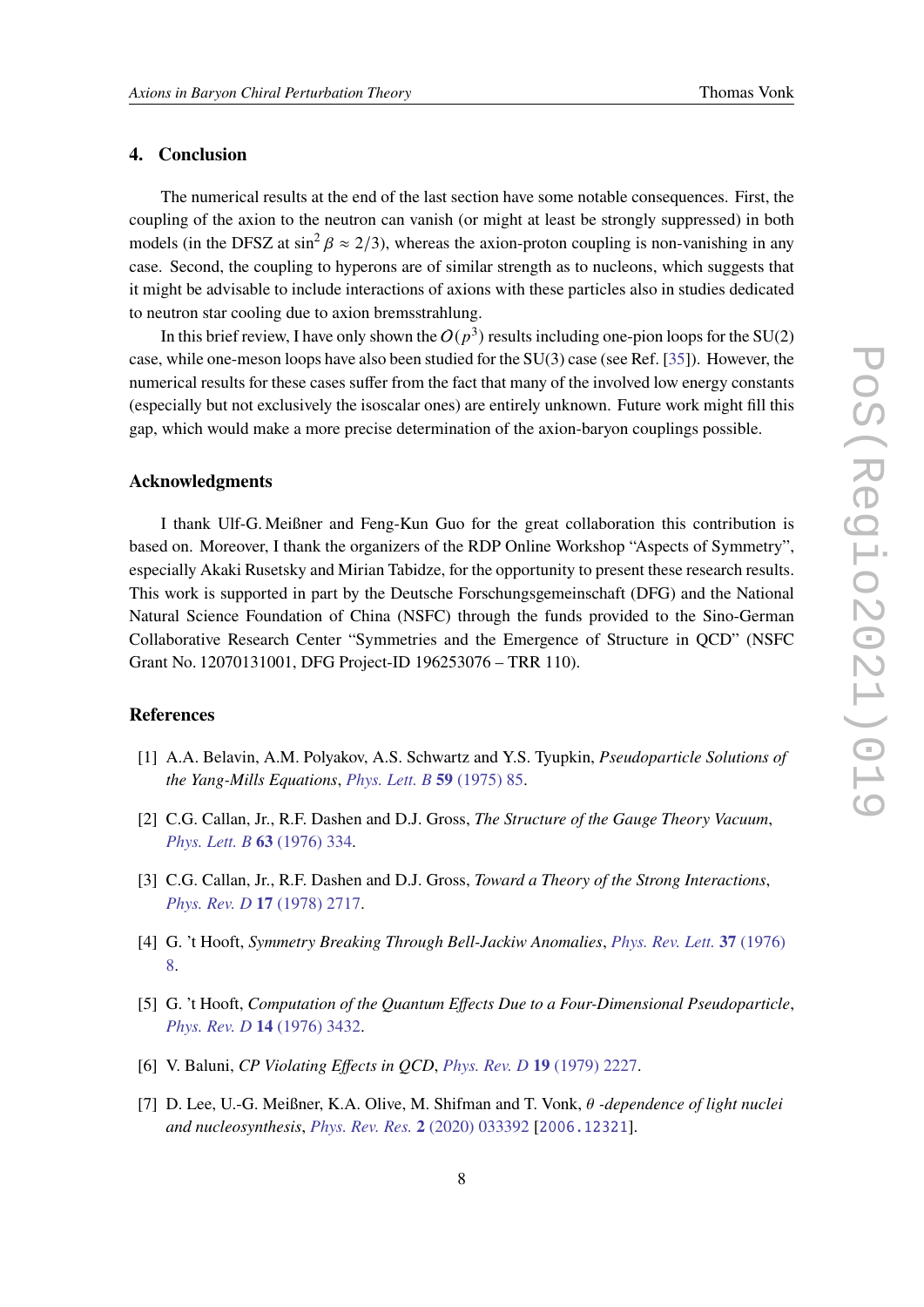- <span id="page-8-0"></span>[8] S. Elhatisari, T.A. Lähde, D. Lee, U.-G. Meißner and T. Vonk, *Alpha-alpha scattering in the Multiverse*, [2112.09409](https://arxiv.org/abs/2112.09409).
- <span id="page-8-1"></span>[9] J.E. Kim and G. Carosi, *Axions and the Strong CP Problem*, *[Rev. Mod. Phys.](https://doi.org/10.1103/RevModPhys.82.557)* **82** (2010) 557 [[0807.3125](https://arxiv.org/abs/0807.3125)].
- <span id="page-8-2"></span>[10] F.-K. Guo, R. Horsley, U.-G. Meißner, Y. Nakamura, H. Perlt, P.E.L. Rakow et al., *The electric dipole moment of the neutron from 2+1 flavor lattice QCD*, *[Phys. Rev. Lett.](https://doi.org/10.1103/PhysRevLett.115.062001)* **115** [\(2015\) 062001](https://doi.org/10.1103/PhysRevLett.115.062001) [[1502.02295](https://arxiv.org/abs/1502.02295)].
- <span id="page-8-3"></span>[11] nEDM collaboration, *Measurement of the permanent electric dipole moment of the neutron*, *[Phys. Rev. Lett.](https://doi.org/10.1103/PhysRevLett.124.081803)* **124** (2020) 081803 [[2001.11966](https://arxiv.org/abs/2001.11966)].
- <span id="page-8-4"></span>[12] L. Ubaldi, *Effects of theta on the deuteron binding energy and the triple-alpha process*, *[Phys.](https://doi.org/10.1103/PhysRevD.81.025011) Rev. D* **81** [\(2010\) 025011](https://doi.org/10.1103/PhysRevD.81.025011) [[0811.1599](https://arxiv.org/abs/0811.1599)].
- <span id="page-8-5"></span>[13] C. Alexandrou, J. Finkenrath, L. Funcke, K. Jansen, B. Kostrzewa, F. Pittler et al., *Ruling Out the Massless Up-Quark Solution to the Strong Problem by Computing the Topological Mass Contribution with Lattice QCD*, *[Phys. Rev. Lett.](https://doi.org/10.1103/PhysRevLett.125.232001)* **125** (2020) 232001 [[2002.07802](https://arxiv.org/abs/2002.07802)].
- <span id="page-8-6"></span>[14] R.D. Peccei and H.R. Quinn, *CP Conservation in the Presence of Instantons*, *[Phys. Rev. Lett.](https://doi.org/10.1103/PhysRevLett.38.1440)* **38** [\(1977\) 1440.](https://doi.org/10.1103/PhysRevLett.38.1440)
- <span id="page-8-7"></span>[15] R.D. Peccei and H.R. Quinn, *Constraints Imposed by CP Conservation in the Presence of Instantons*, *[Phys. Rev. D](https://doi.org/10.1103/PhysRevD.16.1791)* **16** (1977) 1791.
- <span id="page-8-8"></span>[16] S. Weinberg, *A New Light Boson?*, *[Phys. Rev. Lett.](https://doi.org/10.1103/PhysRevLett.40.223)* **40** (1978) 223.
- <span id="page-8-9"></span>[17] F. Wilczek, *Problem of Strong and Invariance in the Presence of Instantons*, *[Phys. Rev.](https://doi.org/10.1103/PhysRevLett.40.279) Lett.* **40** [\(1978\) 279.](https://doi.org/10.1103/PhysRevLett.40.279)
- <span id="page-8-10"></span>[18] J. Preskill, M.B. Wise and F. Wilczek, *Cosmology of the Invisible Axion*, *[Phys. Lett. B](https://doi.org/10.1016/0370-2693(83)90637-8)* **120** [\(1983\) 127.](https://doi.org/10.1016/0370-2693(83)90637-8)
- <span id="page-8-13"></span>[19] L.F. Abbott and P. Sikivie, *A Cosmological Bound on the Invisible Axion*, *[Phys. Lett. B](https://doi.org/10.1016/0370-2693(83)90638-X)* **120** [\(1983\) 133.](https://doi.org/10.1016/0370-2693(83)90638-X)
- [20] M. Dine and W. Fischler, *The Not So Harmless Axion*, *[Phys. Lett. B](https://doi.org/10.1016/0370-2693(83)90639-1)* **120** (1983) 137.
- [21] J. Ipser and P. Sikivie, *Are Galactic Halos Made of Axions?*, *[Phys. Rev. Lett.](https://doi.org/10.1103/PhysRevLett.50.925)* **50** (1983) 925.
- [22] M.S. Turner, *Thermal Production of Not SO Invisible Axions in the Early Universe*, *[Phys.](https://doi.org/10.1103/PhysRevLett.59.2489) Rev. Lett.* **59** [\(1987\) 2489.](https://doi.org/10.1103/PhysRevLett.59.2489)
- [23] L.D. Duffy and K. van Bibber, *Axions as Dark Matter Particles*, *[New J. Phys.](https://doi.org/10.1088/1367-2630/11/10/105008)* **11** (2009) [105008](https://doi.org/10.1088/1367-2630/11/10/105008) [[0904.3346](https://arxiv.org/abs/0904.3346)].
- <span id="page-8-11"></span>[24] D.J.E. Marsh, *Axion Cosmology*, *[Phys. Rept.](https://doi.org/10.1016/j.physrep.2016.06.005)* **643** (2016) 1 [[1510.07633](https://arxiv.org/abs/1510.07633)].
- <span id="page-8-12"></span>[25] J.E. Kim, *Weak Interaction Singlet and Strong CP Invariance*, *[Phys. Rev. Lett.](https://doi.org/10.1103/PhysRevLett.43.103)* **43** (1979) 103.